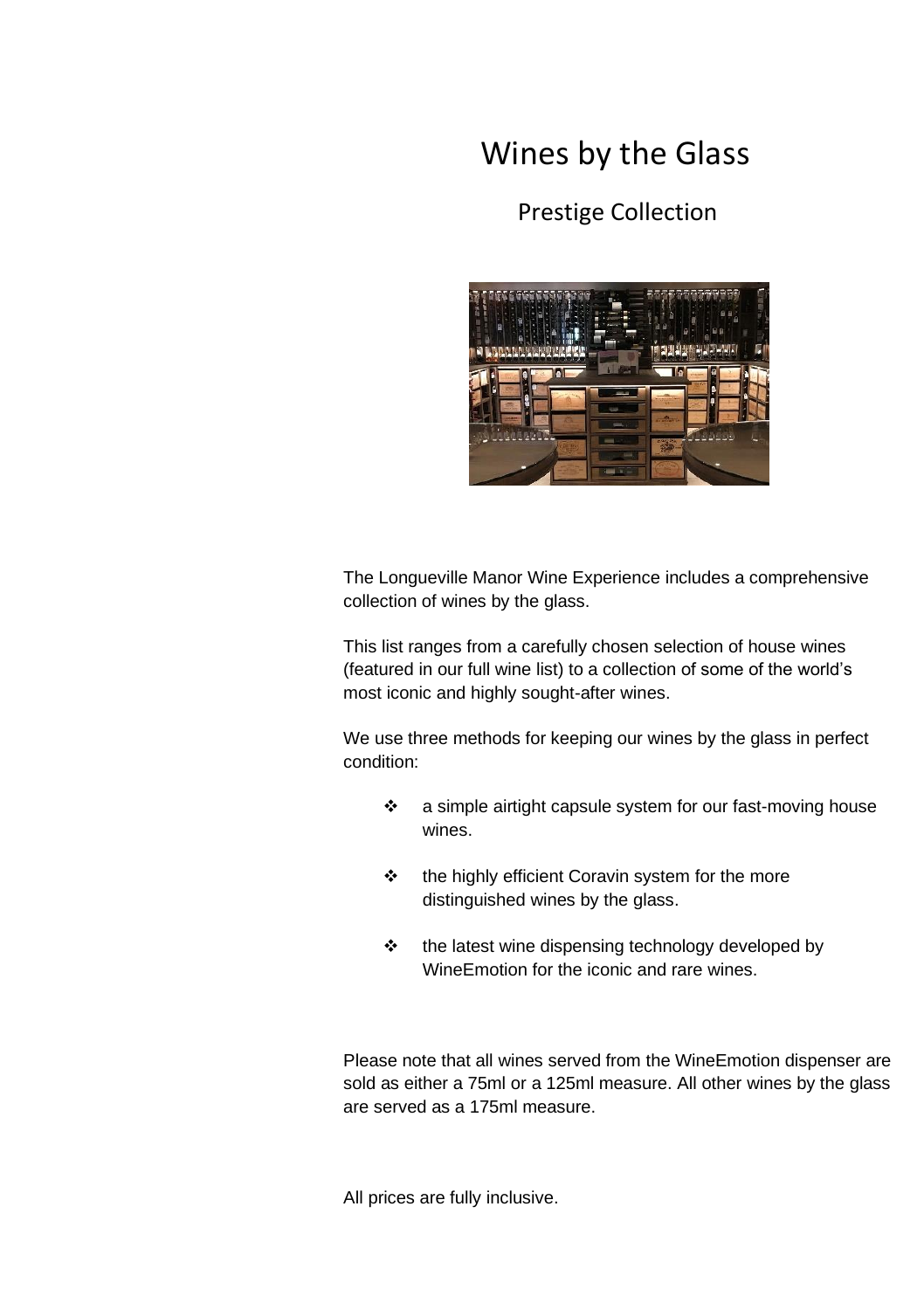

**PERFECT TASTE – EXCELLENT CONDITION – LATEST TECHNOLOGY**

**When opening a bottle of wine, the oxidation process starts right away changing its flavour and its value fast. WineEmotion solves this problem preserving the wine for up to 30 days. Besides preserving the wine from oxidation, WineEmotion's unique nitrogen gas system, keeps aromas and fragrances intact,.**

|                                |      | 75ml   | 125ml  |
|--------------------------------|------|--------|--------|
| White                          |      |        |        |
| Château d'Yquem                |      |        |        |
| 1er Cru Classé                 |      |        |        |
| Sauternes                      | 1990 | £45.00 | N/A    |
| Meursault-Goutte d'Or          |      |        |        |
| <b>Premier Cru</b>             |      |        |        |
| Domaine des Comtes Lafon       | 2009 | £35.00 | £55.00 |
| <b>Pouilly Fumé</b><br>"Silex" |      |        |        |
| Domaine Didier Dagueneau       | 2018 | £25.00 | £38.00 |
| <b>Red</b>                     |      |        |        |
| Château Figeac                 |      |        |        |
| 1er Grand Cru Classé           |      |        |        |
| Saint-Emilion                  | 2015 | £32.50 | £54.00 |
| <b>Tignanello</b>              |      |        |        |
| Marchesi Antinori              |      |        |        |
| <b>Toscana IGT</b>             |      |        |        |
| Tuscany                        | 2016 | £22.50 | £37.50 |
| Volnay                         |      |        |        |
| <b>Premier Cru</b>             |      |        |        |
| "Fremiet"                      |      |        |        |
| Domaine Marquis d'Angerville   | 2017 | £22.50 | £35.00 |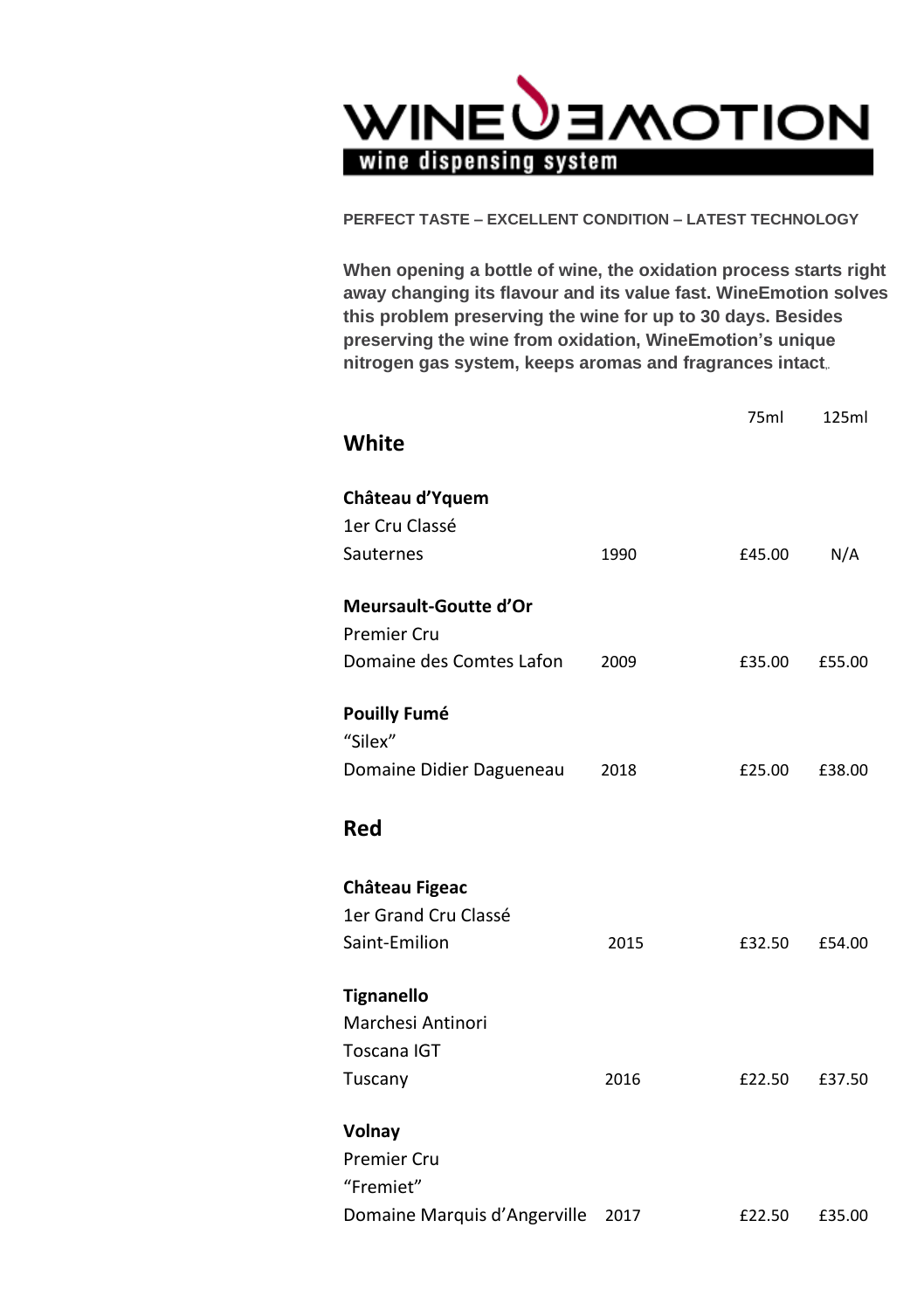

**Coravin delivers an efficient solution to wine preservation. Unlike other wine preservers, which only delay the oxidation of your wine, the Coravin Wine Preservation System is designed to pour wine without removing the cork, so wine always taste like it has just been opened.**

|                            |      | 175ml  |
|----------------------------|------|--------|
| <b>Champagne Brut</b>      |      |        |
|                            |      |        |
| Moët et Chandon            |      |        |
| <b>Grand Vintage</b>       | 2012 | £29.50 |
|                            |      |        |
| <b>Champagne Brut Rosé</b> |      |        |
|                            |      |        |
| <b>Pol Roger</b>           | 2009 | £37.50 |
|                            |      |        |
| <b>Sparkling</b>           |      |        |
|                            |      |        |
| Gusbourne                  |      |        |
| <b>Brut Reserve</b>        |      |        |
| Kent, England              | 2018 | £15.50 |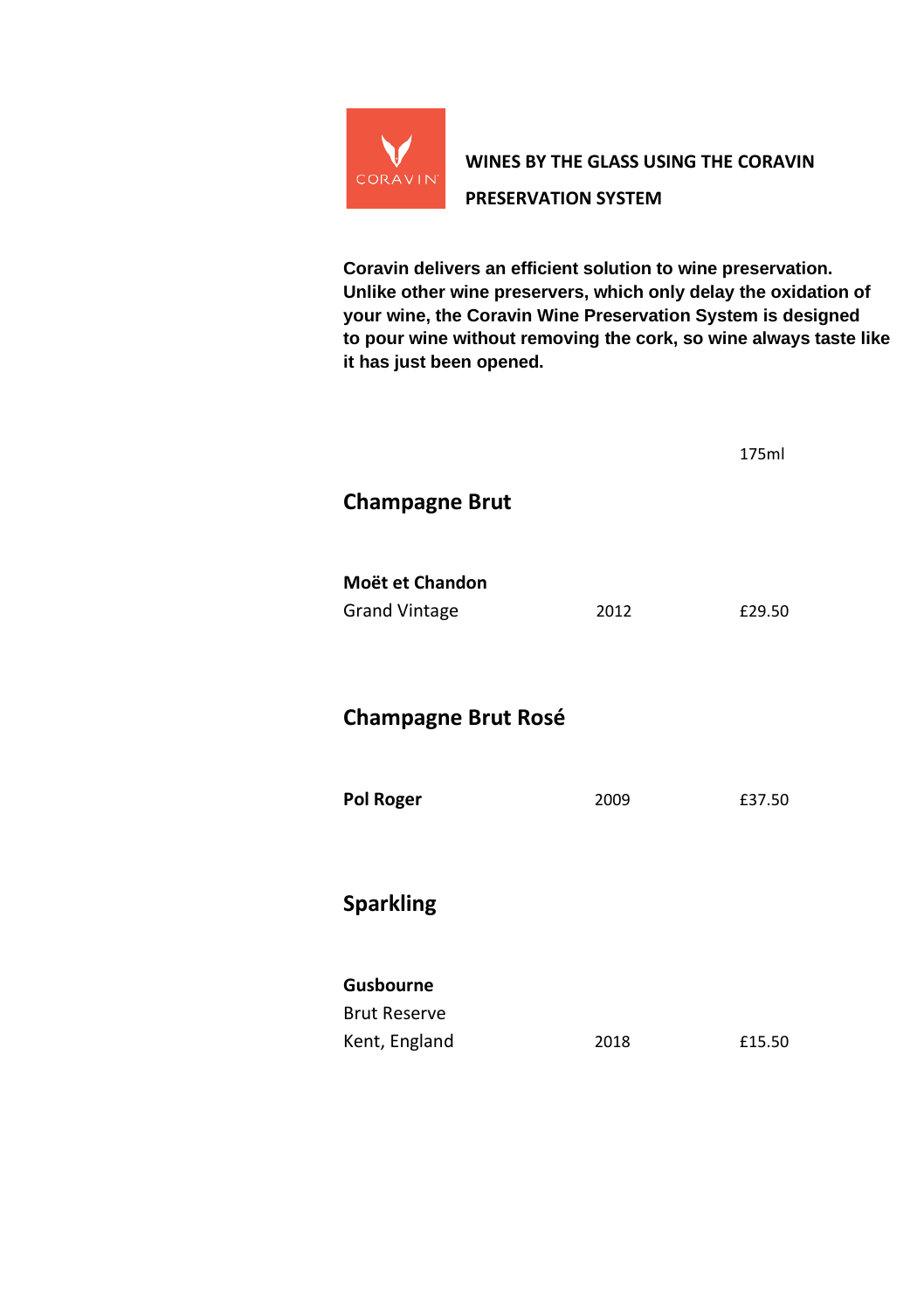

175ml

## **White**

| Holly's Garden<br><b>Pinot Gris</b> |      |        |
|-------------------------------------|------|--------|
| Moondara Winery                     |      |        |
| Victoria                            |      |        |
| Australia                           | 2019 | £10.00 |
| <b>Fides</b>                        |      |        |
| Natural Ferment, Grenache Blanc     |      |        |
| <b>Bosman</b>                       |      |        |
| Wellington                          |      |        |
| South Africa                        | 2018 | £10.00 |
| Gewürztraminer                      |      |        |
| J Hugel                             |      |        |
| Alsace                              | 2017 | £11.50 |
| <b>Sancerre</b>                     |      |        |
| Domaine du Pré Semelé               |      |        |
| Loire                               | 2020 | £13.50 |
| <b>Carpe Diem</b>                   |      |        |
| Chardonnay                          |      |        |
| <b>Anderson Valley</b>              |      |        |
| California                          | 2016 | £15.00 |
| Malagousia                          |      |        |
| Ktima Gerovassiliou                 |      |        |
| Single Vineyarf                     |      |        |
| Epanomi                             |      |        |
| Greece                              | 2016 | £15.00 |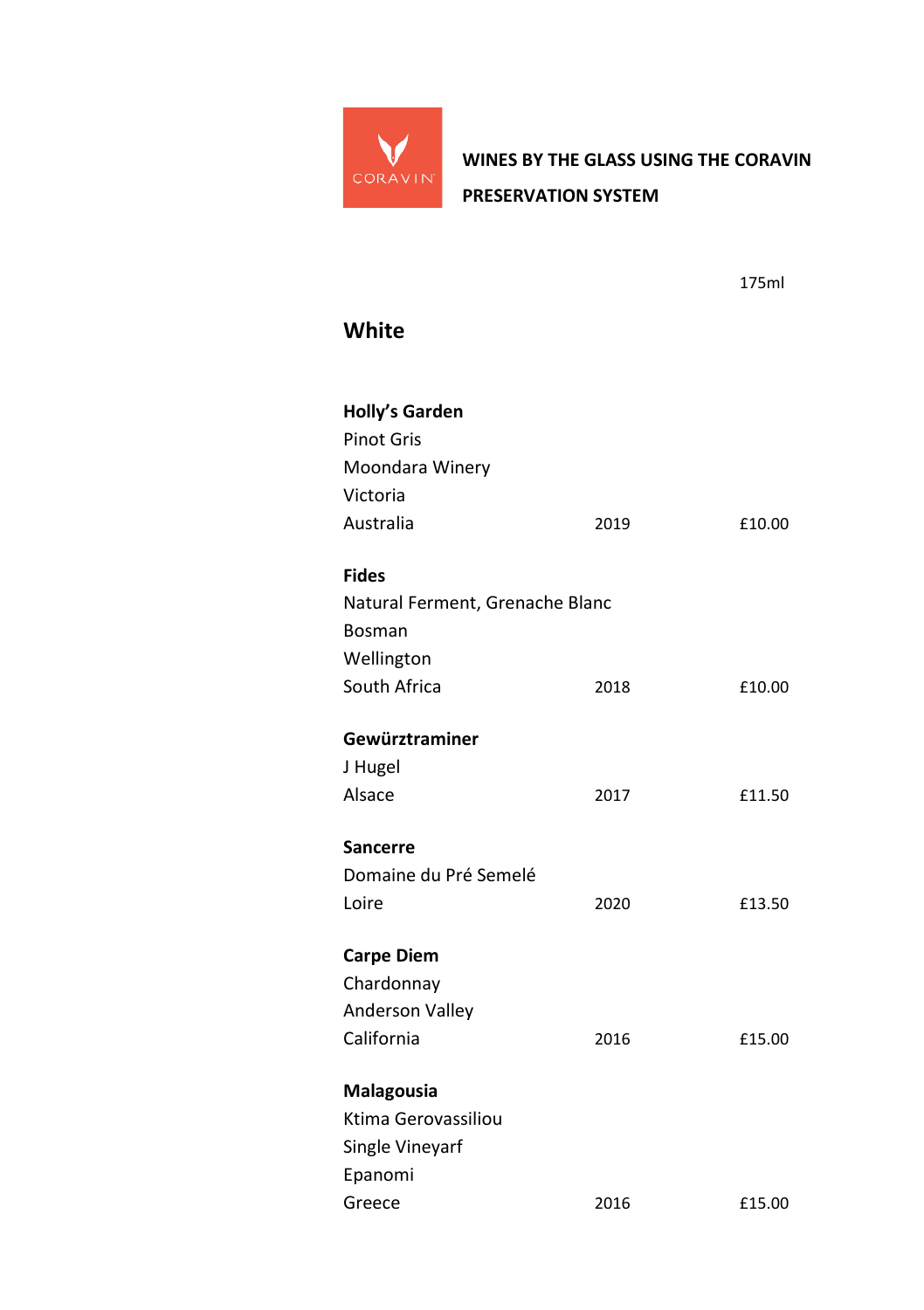

175ml

## **White**

| Gaia<br>Assyrtiko by Gaia |      |        |
|---------------------------|------|--------|
| <b>Wild Ferment</b>       |      |        |
| Santorini                 | 2020 | £19.50 |
| <b>Cloudy Bay</b>         |      |        |
| Te Koko                   |      |        |
| Sauvignon Blanc           |      |        |
| Marlborough               |      |        |
| New Zealand               | 2016 | £23.50 |
| <b>Chablis Grand Cru</b>  |      |        |
| "Bougros"                 |      |        |
| Domaine du Colombier      | 2019 | £31.50 |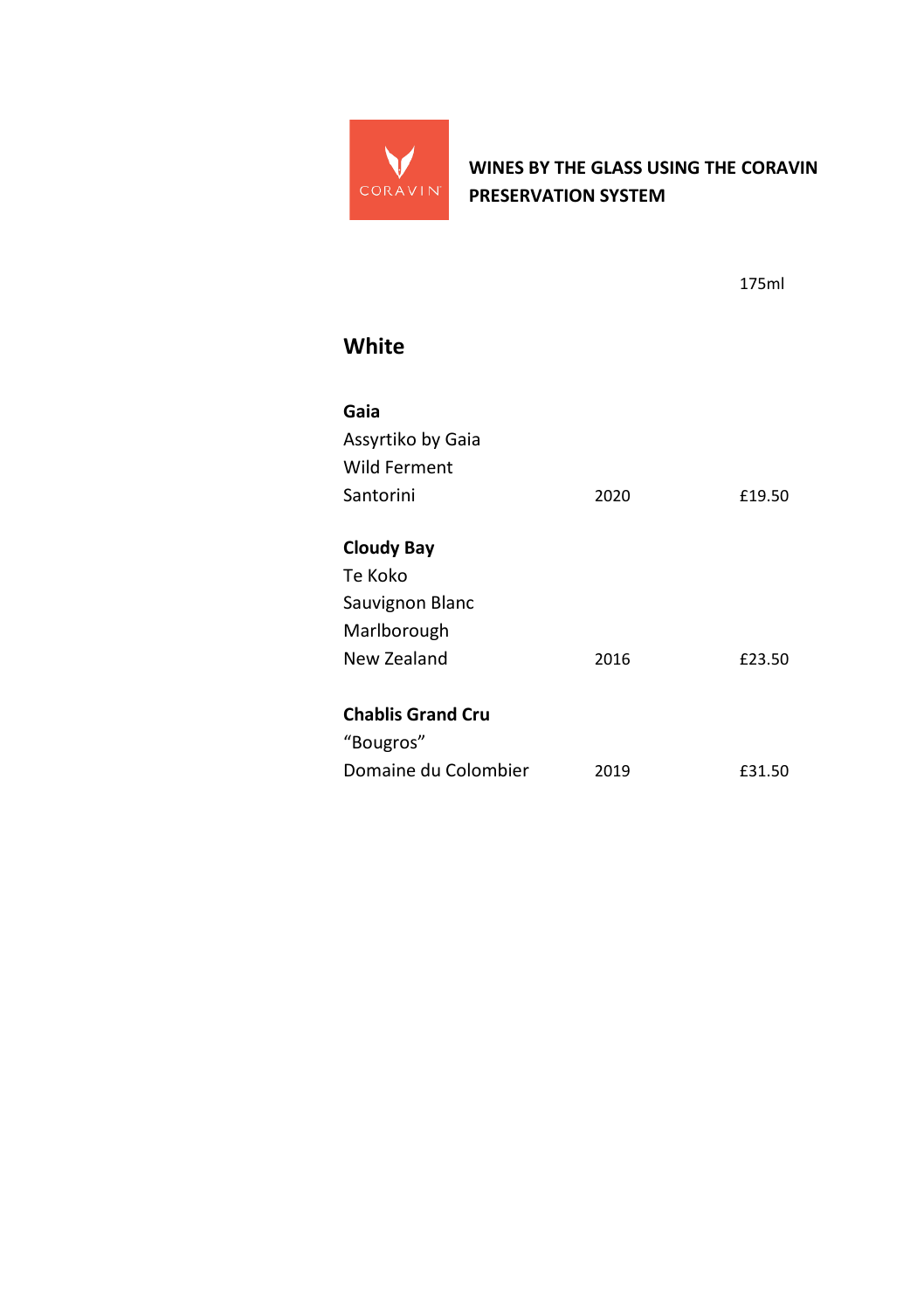

| Red                |      | 175ml  |
|--------------------|------|--------|
| <b>Retromarcia</b> |      |        |
| Monte Bernardi     |      |        |
| Chianti Classico   |      |        |
| Italy              | 2018 | £11.50 |
| <b>Buenalma</b>    |      |        |
| Malbec             |      |        |
| Mendoza            |      |        |
| Argentina          | 2020 | £12.00 |
| Rully              |      |        |
| Joseph Drouhin     |      |        |
| Côte de Nuits      |      |        |
| France             | 2018 | £12.50 |
| La Difese          |      |        |
| Tenuta San Guido   |      |        |
| Tuscany            |      |        |
| Italy              | 2019 | £15.00 |
| <b>Gigondas</b>    |      |        |
| "Romane Machotte"  |      |        |
| Pierre Amadieu     |      |        |
| Rhone              | 2017 | £15.50 |